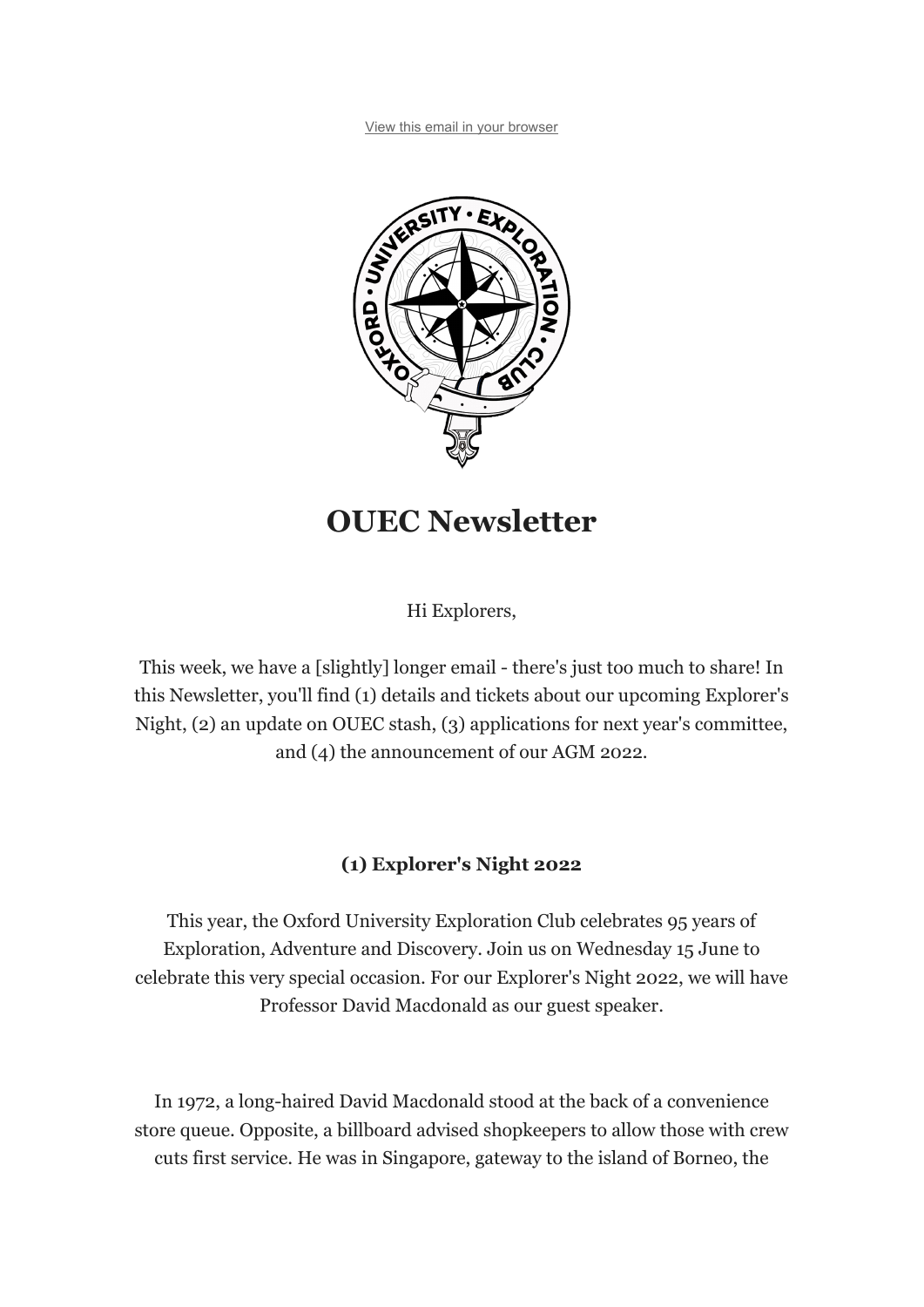destination for his Oxford University Expedition in search of Proboscis Monkeys and other creatures.

In 2022, the Oxford University Exploration Club is delighted to welcome Professor David Macdonald - now celebrated author, documentary maker and conservation biologist - to reflect on Oxford expeditions of 50 years ago, in conversation with James Kempton.

This Explorer's Night will also exhibit publicly unseen OUEC archive material, dating back to 1928. Photos, logbooks, route maps, and expedition reports curated by Carla Fuenteslópez - will be enjoyed alongside drinks and canapés provided by Vaults and Gardens.

Expect convivial conversation throughout, inspiration for your own expeditions, and a celebration of another fantastic year of Exploration.

Tickets for all OUEC members - both current students and alumni - are subsidised, and can be purchased here.

> Explorer's Night 2022 Date: Wed 15 Jun 2022 Venue: T.S. Eliot Theatre, Merton College Time: 18.00h Formal attire

### (2) OUEC Stash

It's here! We'll be first distributing it before our Explorer's Night 2022 next week, so come along to the T.S. Eliot Theatre from 17.30h to pick up your items.

If you won't be around Oxford - or can't make it on that date - please get in contact with James, our Treasurer, to arrange collection on an alternative date or shipping.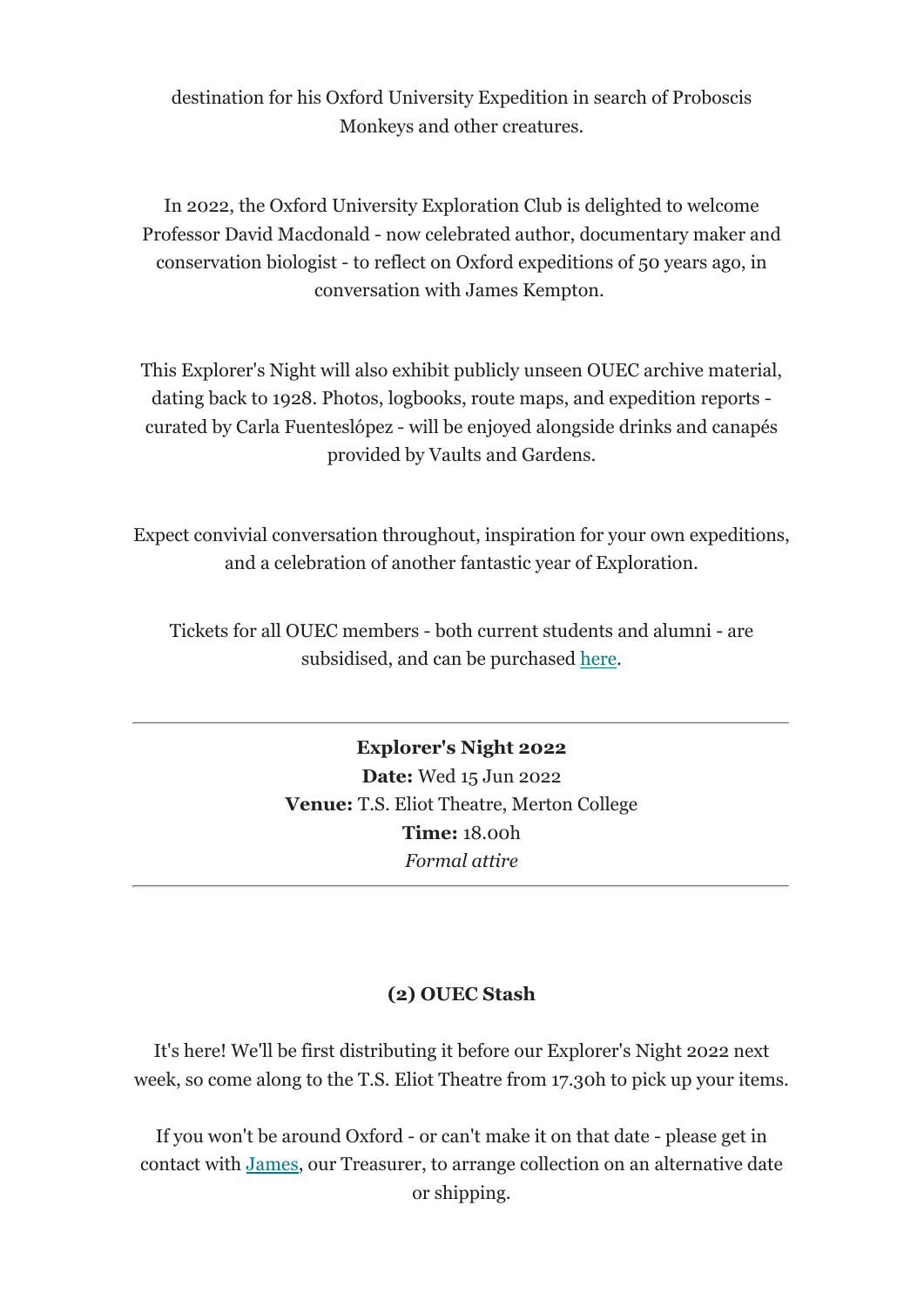## (3) 2022-23 Committee

Applications for next year's committee are finally open!

Did you enjoy our talks this year and **fancy getting involved with** contacting next year's speakers? Like the sound of chatting to people about their adventures, making connections, and gaining tips and **inspiration**? Or using your existing knowledge to **help a next generation** of adventurers plan their own expeditions?

If you said yes to any of these questions, then I'd highly recommend checking out the available positions for next year's committee! There are roles to suit all levels of experience and availability so do not worry if you have never been on an expedition or do not have a lot of time next year - there is something for you!

\*\*All committee positions\*\* are open, so any questions about any of them please do get in contact if you want any more info about any of them!

Here is the link to apply >> https://forms.gle/ySdsdRcTedo4GJMH6

Deadline for applying is \*\*Monday 20 June (9th week), 19.00\*\* so after everyone's exams, and the new committee with be elected in our AGM!